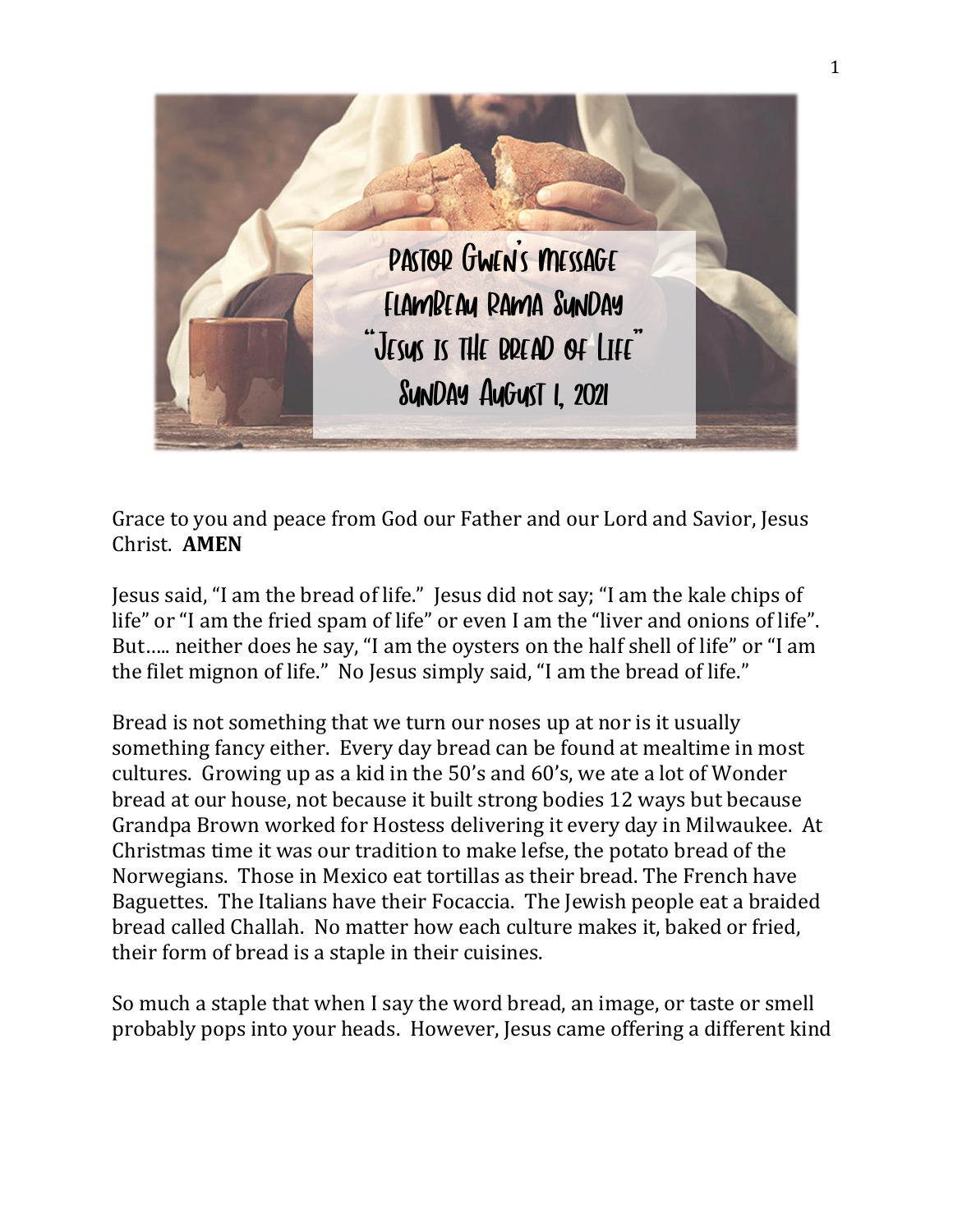of bread. It was a bread that never gets stale, a bread that ultimately satisfies and nourishes us perpetually, a bread that will last forever.

The Bread of Life is just that. It is life giving and will sustain us and give us hope. What on earth kind of bread is that you ask? Well, I think it is the bread that most people are searching for. Jesus is the bread that satisfies. God sent Jesus to earth of satisfy our need for forgiveness and give us the promises of abundant and eternal life. Knowing that gives our lives meaning and hope for the future.

Our text from John this morning picks up just after Jesus has fed 5000 people with 5 barley loaves and 2 small fish, a little boy's soggy lunch. Jesus multiplies the food for their bodies so their physical hunger would be satisfied. But was it enough of a sign or a miracle that the crowds followed him and wanted more? You bet it was! They wanted to be fed again. And Jesus goes on to tell them "Whoever comes to me will never be hungry and whoever believes in me will never be thirsty." Confusing to the people following Jesus and confusing to many of us as well, I suspect. This was a promise by Jesus so how exactly is Jesus the bread of life? How will He make it so that we are never hungry or thirsty?

I know from my experience at the Lord's Cupboard, that there are many people in our own community that do not have sufficient resources to feed themselves and their families. Over 70% of our school children qualify for free and reduced breakfasts and lunches at school. Yes, there is a need in this very community to provide food for the food insecure. But this is not the hunger that Jesus is talking about, even though it is very real to many of us who work hard to satisfy the needs of others. Also, I have come to understand that having proper nutrition and our bellies full, helps one look at the bigger picture in life. Concentrating on what life is all about is much easier when our stomachs are satisfied.

So yes, Jesus is talking metaphorically about spiritual hunger and thirst. We have a most amazing and gracious God who provides all we need. Notice, I did not say all that we want, but rather all that we need. He provides us the opportunity to have all we need: some food, some love, some breath, some water, and most importantly a relationship with the One who is the bread from heaven, which can satisfy. This promise that Jesus makes through this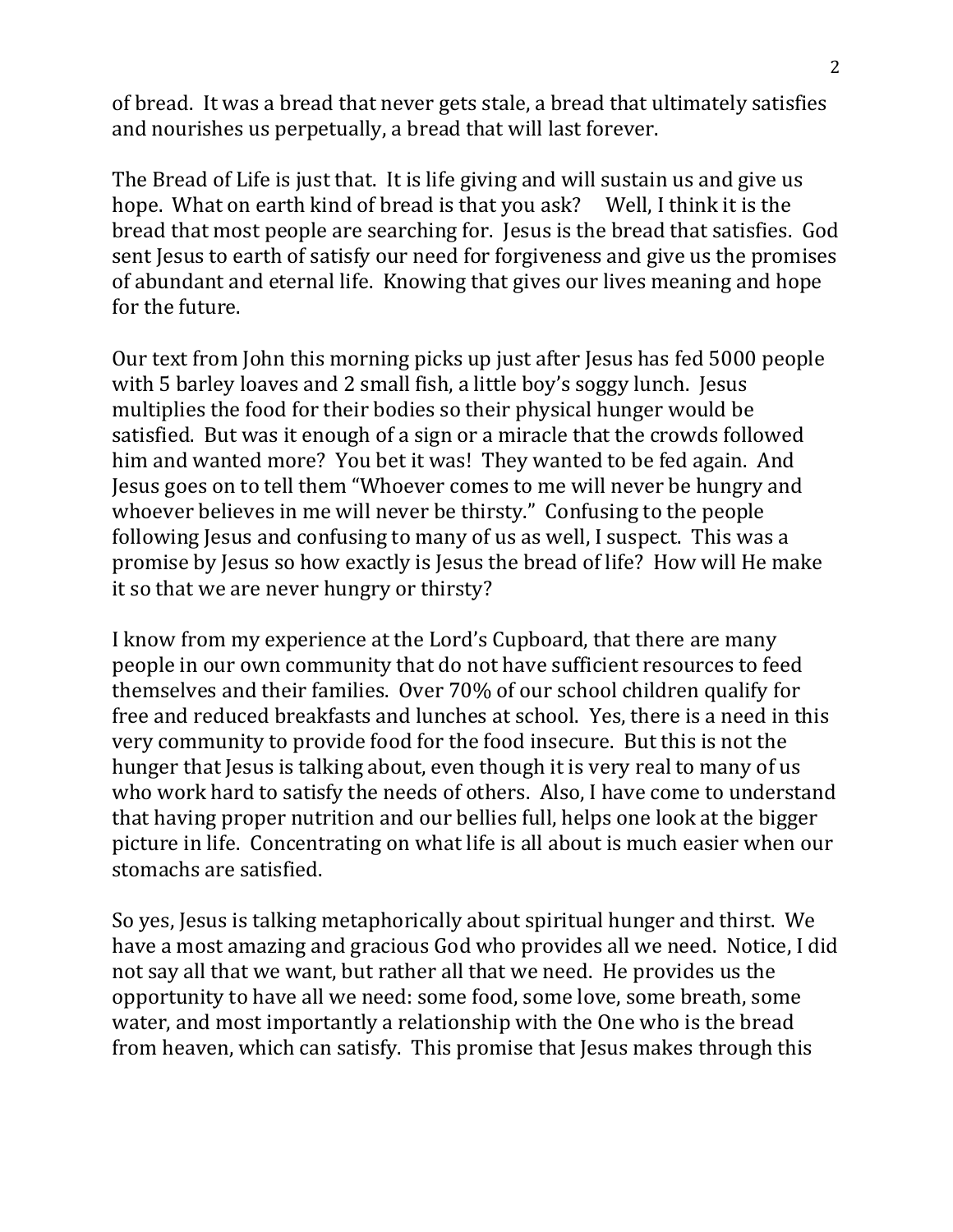statement can take away our sin, which is a big stumbling block for a full and abundant life.

Jesus gives us this promise that we will never hunger and thirst if we have him in our lives, if we simply believe that He is our Savior. We will then be able to accept peace and unconditional love that is Jesus Christ. Remember that there is nothing that can separate us from the love of God in Christ Jesus. The bread that Jesus offers is life. As John says in verse 33, "For the bread of God is that which comes down from heaven and gives life to the world." It is a free and gracious gift from our Father in Heaven. And not unlike the crowds that followed Jesus, what we need to do is accept the gift with open and repentant hearts.

Folks, we are so blessed to have a God that offers us all we need in life. He gave up his only son for us so that we could have this amazing life here on earth and then the promise of life eternal in heaven one day with him.

When Tammy and I had first talked about doing this service today, she mentioned that we need to count our blessings. I have been thinking about that for weeks now. And as you can see on the front cover of our bulletin, our thought was that we should all take time to "Praise God from whom all blessings flow". We hear the words in the music here this morning, that we are showered with blessings from God. And thank you for coming to join in this opportunity to praise our Lord who gives us bread, who gives us life.

Last week at Christ the Servant, I talked about how things were overwhelming in my life for the past month. The roof needed replacing from the hailstorm that went through Butternut in June. We also needed new gutters and some siding work. I wasn't even done lining up the contractors when our well water tested "unsafe". Then the dog started hobbling around on 3 legs, needing toenail surgery. And the big one, waiting for Rodney's echocardiogram results. Woe is me, but as I look back this week, the Lord was right there with me during all the turmoil. And just last Wednesday we were without power for 10 from another storm. That was a long night keeping the generator running. But the good news is that we have a signed contract paid for by insurance to replace roof and gutters. Our dog had surgery and is fine. Just got the latest water test back after chlorinating the well and it showed SAFE. And best news Rodney's echo showed his heart is pumping fine, no leaky valve. We are so blessed. Blessed to have contractors to do the work and insurance money to pay for it. Blessed to have a great vet just down the